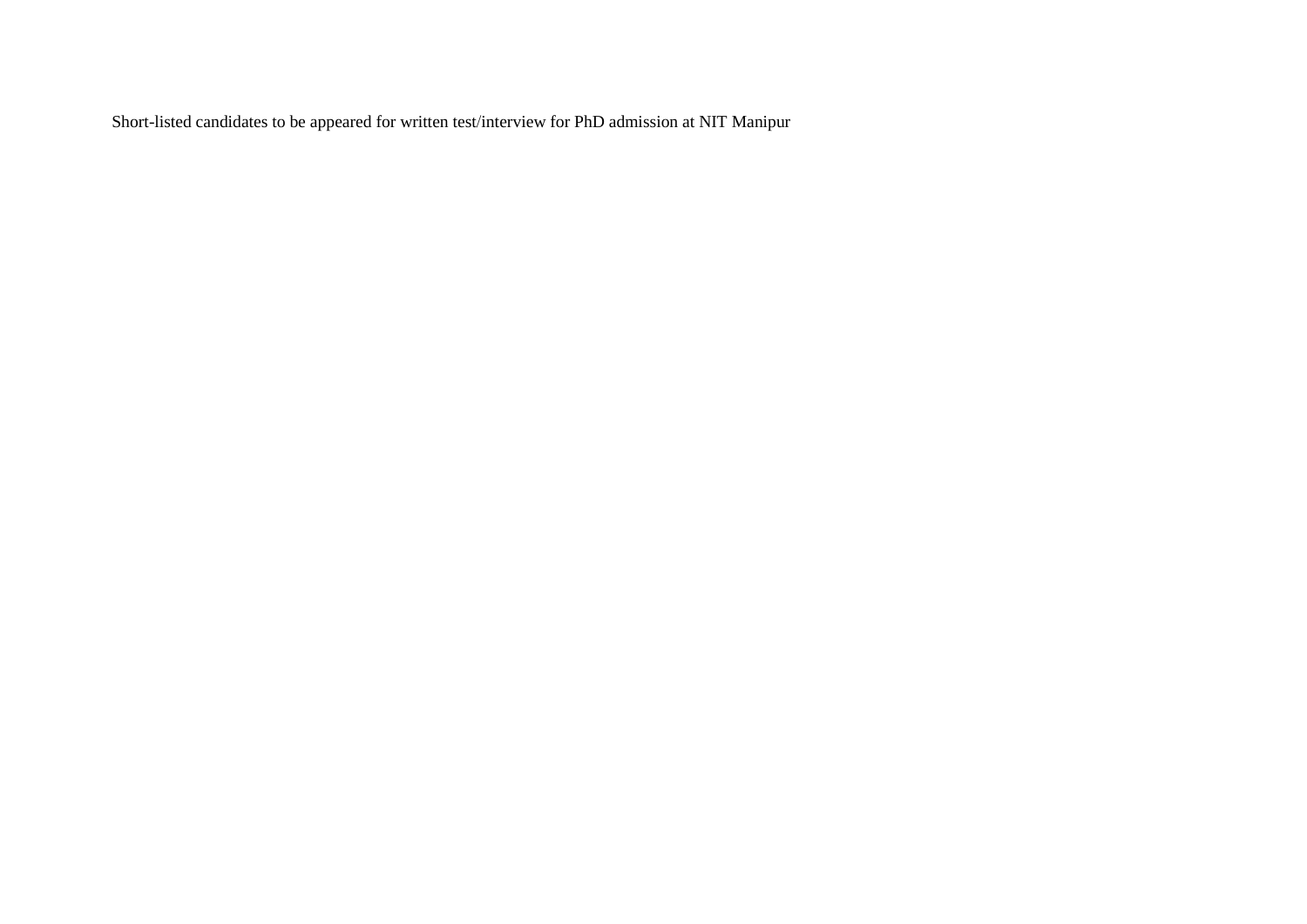|                                                          | <b>Department of Electrical Engineering</b>                               |                                                                                                               |          |        |  |
|----------------------------------------------------------|---------------------------------------------------------------------------|---------------------------------------------------------------------------------------------------------------|----------|--------|--|
| List of Shortlisted candidates called for Ph.D Interview |                                                                           |                                                                                                               |          |        |  |
|                                                          |                                                                           | Date of Interview: July 20, 2017; Venue: Department of Electrical Engineering, NIT Manipur (Takyelpat Campus) |          |        |  |
| Sl.No.                                                   | Name                                                                      | E-mailID                                                                                                      | Gate/Net | Remark |  |
|                                                          |                                                                           |                                                                                                               | Score    |        |  |
| 1.                                                       | Ark Dev                                                                   | arkdev.014@gmail.com                                                                                          | 395      |        |  |
| $\overline{2}$ .                                         | Satyajit Saha                                                             | rrajassaha@gmail.com                                                                                          | 641      |        |  |
| $\overline{3}$ .                                         | Madhu Babu                                                                | madhu.babu212@gmail.com                                                                                       | 281      |        |  |
| $\overline{4}$ .                                         | Oinam Manganleiba                                                         | mangal.oinam@gmail.com                                                                                        | 251      |        |  |
|                                                          | List of Shortlisted candidates called for Ph.D Written test and Interview |                                                                                                               |          |        |  |
|                                                          |                                                                           | Date of Written Test: July 20, 2017; Venue: Department of Electrical Engineering                              |          |        |  |
| 1.                                                       | Pangambam Uttam Kumar                                                     | uttam1838@gmail.com                                                                                           | Nil      |        |  |
| $\overline{2}$ .                                         | Sanjembam Jayakiran Devi                                                  | jayakiran.sh@gmail.com                                                                                        | Nil      |        |  |
| $\overline{3}$ .                                         | Laishram KhumanleimaChanu                                                 | khumanleimac@gmail.com                                                                                        | Nil      |        |  |
| $\overline{4}$ .                                         | Tayenjam Jeneetaa                                                         | tieneetaa@gmail.com                                                                                           | Nil      |        |  |
| 5.                                                       | Reshma Chingakham                                                         | resmachinga@gmail.com                                                                                         | Nil      |        |  |
| $\overline{6}$ .                                         | Ingudam Chitrasen Meitei                                                  | alwayschitrasen@gmail.com                                                                                     | Nil      |        |  |
| $\overline{7}$ .                                         | Lukram Dhanachandra Singh                                                 | dhana.lukram0@gmail.com                                                                                       | Nil      |        |  |
| 8.                                                       | Davish Meitei Thongam                                                     | davishmaeitei.ee2013@gmail.com                                                                                | Nil      |        |  |
| 9.                                                       | Johnson Singh Oinam                                                       | dinijohn $12@$ gmail.com                                                                                      | Nil      |        |  |
|                                                          |                                                                           |                                                                                                               |          |        |  |
|                                                          | <b>Department of Electronics and Communication Engineering</b>            |                                                                                                               |          |        |  |
|                                                          | List of Shortlisted candidates called for Ph.D Interview                  |                                                                                                               |          |        |  |
|                                                          |                                                                           | Date of Interview: July 19, 2017; Venue: Room no 104 in ECE department, NIT Manipur (Takyelpat Campus)        |          |        |  |
| Sl.No.                                                   | Name                                                                      | E-mailID                                                                                                      | Gate/Net | Remark |  |
|                                                          |                                                                           |                                                                                                               | Score    |        |  |
| 1.                                                       | Angom Sachindrosingh                                                      | angomsachindrosingh@gmail.com                                                                                 | 303      |        |  |
| $\overline{2}$ .                                         | Kasi Bandla                                                               | kasibandla@ gmail.com                                                                                         | 288      |        |  |
| $\overline{3}$ .                                         | <b>Leevaston Ngangom</b>                                                  | leevastorr@gmail.com                                                                                          | 186      |        |  |
| $\overline{4}$ .                                         | Ravi Kumar                                                                | rksingh.15892@gmail.com                                                                                       | 355      |        |  |
| 5.                                                       | PerumallaSubrahmanyarn                                                    | subbu54.india@gmail.com                                                                                       | 508      |        |  |
| 6.                                                       | Vista J                                                                   | jkwista@gmail.com                                                                                             | 487      |        |  |
| 7.                                                       | Heisnam Birbaba Singh                                                     | heisnambirbaba@vahoo.com                                                                                      | 57.14    |        |  |
| $\overline{8}$ .                                         | Manoj Joshi                                                               | manojjoshi1506@gmail.com                                                                                      | 355      |        |  |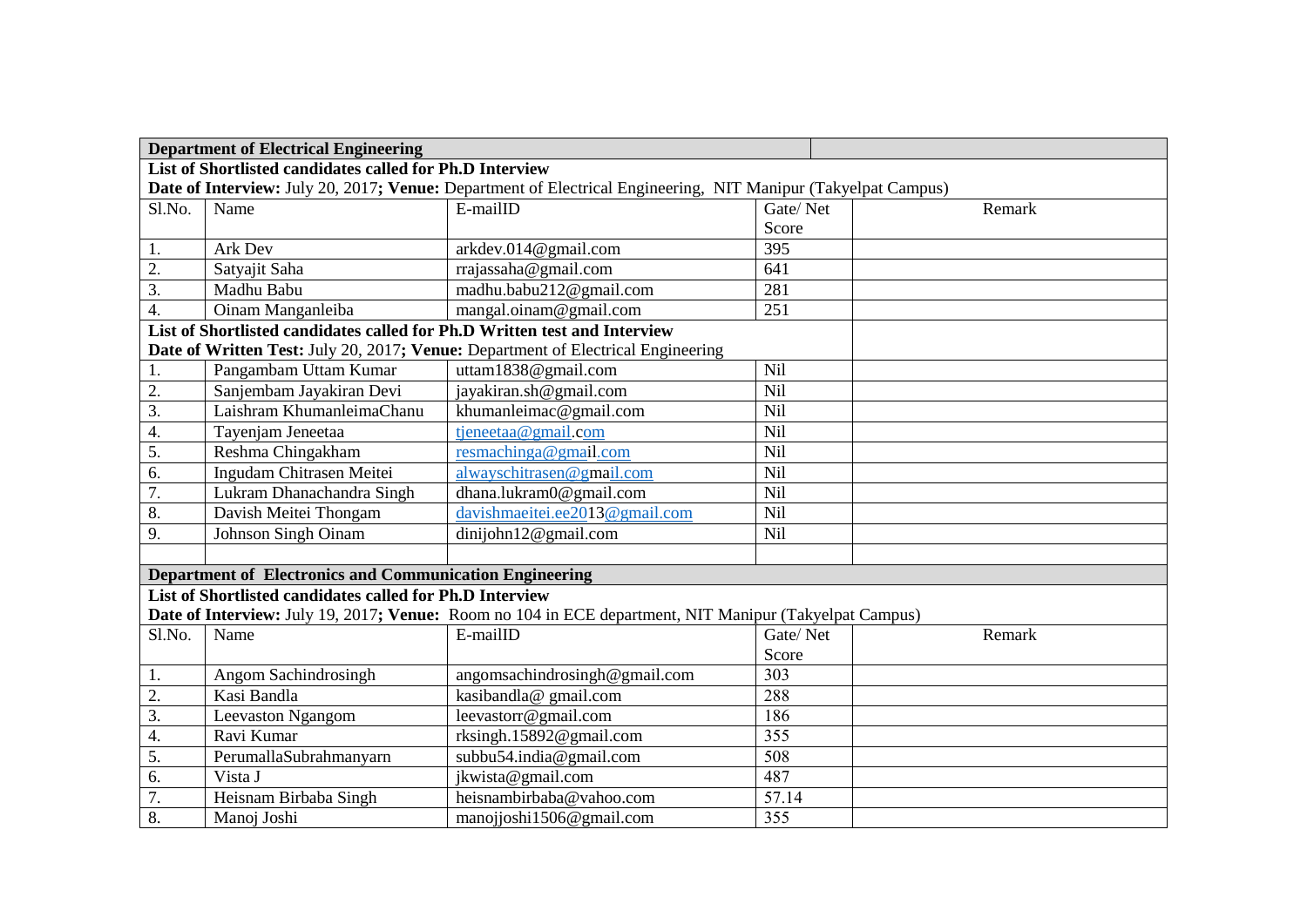| 9.                                                                                                                                                                                             | <b>Sudeep Rathore</b>                             | sudeep.nehu@gmail.com                                                                                               | 440           |                                 |  |
|------------------------------------------------------------------------------------------------------------------------------------------------------------------------------------------------|---------------------------------------------------|---------------------------------------------------------------------------------------------------------------------|---------------|---------------------------------|--|
|                                                                                                                                                                                                |                                                   |                                                                                                                     |               |                                 |  |
|                                                                                                                                                                                                |                                                   |                                                                                                                     |               |                                 |  |
|                                                                                                                                                                                                | <b>Department of Computer Science Engineering</b> |                                                                                                                     |               |                                 |  |
|                                                                                                                                                                                                | List of Shortlisted candidates for Ph.D Interview |                                                                                                                     |               |                                 |  |
|                                                                                                                                                                                                |                                                   | Date of Interview: July 19, 2017; Venue: Department of Computer Science Engineering, NIT Manipur (Takyelpat Campus) |               |                                 |  |
| Sl.No.                                                                                                                                                                                         | Name                                              | E-mailID                                                                                                            | Gate/Net      | Remark                          |  |
|                                                                                                                                                                                                |                                                   |                                                                                                                     | Score         |                                 |  |
| 1.                                                                                                                                                                                             | Diana Laishram                                    | Diananitics2@gmail.com                                                                                              | 271           |                                 |  |
| $\overline{2}$ .                                                                                                                                                                               | Pappu Kumar Bhagat                                | Pkbhagat22@gmail.com                                                                                                | 392/NET       |                                 |  |
| $\overline{3}$ .                                                                                                                                                                               | Nepoleon Keisham                                  | nepoelonk@gmail.com                                                                                                 | 393           |                                 |  |
| 4.                                                                                                                                                                                             | Gloria Nongthombam                                | Gory.nong@gmail.com                                                                                                 | 425           |                                 |  |
| $\overline{5}$ .                                                                                                                                                                               | Lamminthang Singsit                               | Lamminthang.singsit@gmail.com                                                                                       | 51.43/NET     | *Hard copy of form not received |  |
| 6.                                                                                                                                                                                             | Mayanglambam Surchand Singh                       | mayanglambamhundung@gmail.com                                                                                       | 289           | *Hard copy of form not received |  |
| $\overline{7}$ .                                                                                                                                                                               | Rohit Saha                                        | rohitsaha.besu.2010@gmail.com                                                                                       | 337           | *Hard copy of form not received |  |
| 8.                                                                                                                                                                                             | Irani Acharjamayum                                | Irani.achatj@gmail.com                                                                                              | 399           |                                 |  |
| 9.                                                                                                                                                                                             | Jenny Chanu Laishram                              | laishram.jennychanu@gmail.com                                                                                       | 374           | *NOC not submitted              |  |
| 10                                                                                                                                                                                             | OkramVivek                                        | oinamvivek@gmail.com                                                                                                | 473           |                                 |  |
| 11                                                                                                                                                                                             | Janggunlu Haokip                                  | gunzhaokip@gmail.com                                                                                                | 371           |                                 |  |
| $\overline{12}$                                                                                                                                                                                | Ahongsabam Dorendro                               | ah.dorendro@gmail.com                                                                                               | <b>56/NET</b> |                                 |  |
| 13                                                                                                                                                                                             | LongjamNirman Singh                               | nirmanlongjam@outlook.com                                                                                           | 52/NET        | *NOC not submitted              |  |
| 14                                                                                                                                                                                             | RabikumarMeitram                                  | rabimeitramcha@gmail.com                                                                                            | 52.57/NET     |                                 |  |
| $\overline{15}$                                                                                                                                                                                | Nungleppam Gopil Singh                            | gopilsn@line.com                                                                                                    | 346           |                                 |  |
| $\overline{16}$                                                                                                                                                                                | <b>Sukham Romen Singh</b>                         | sukhamromen@yahoo.co.in                                                                                             | 389           |                                 |  |
| 17                                                                                                                                                                                             | Nishant Chaurasia                                 | rgtu@nishant@gmail.com                                                                                              | 287           | *NOC not submitted              |  |
| $\overline{18}$                                                                                                                                                                                | Maibam Devina                                     | api.maibam@gmail.com                                                                                                | 394           |                                 |  |
| 19                                                                                                                                                                                             | Mayank Kumar Jain                                 | mayank261288@gmail.com                                                                                              | 434           |                                 |  |
|                                                                                                                                                                                                |                                                   |                                                                                                                     |               |                                 |  |
|                                                                                                                                                                                                |                                                   |                                                                                                                     |               |                                 |  |
| List of the short listed candidates for Ph.D Written test and interview<br>Date of Interview: July 19, 2017; Venue: Department of Computer Science Engineering, NIT Manipur (Takyelpat Campus) |                                                   |                                                                                                                     |               |                                 |  |
|                                                                                                                                                                                                |                                                   |                                                                                                                     |               |                                 |  |
| Sl.No                                                                                                                                                                                          | Name                                              | Email.ID                                                                                                            |               | Remarks                         |  |
| $\mathbf{1}$                                                                                                                                                                                   | LoitongbamBasantakumar<br>Singh                   | basanta.lois@outlook.com                                                                                            |               | *NOC not submitted              |  |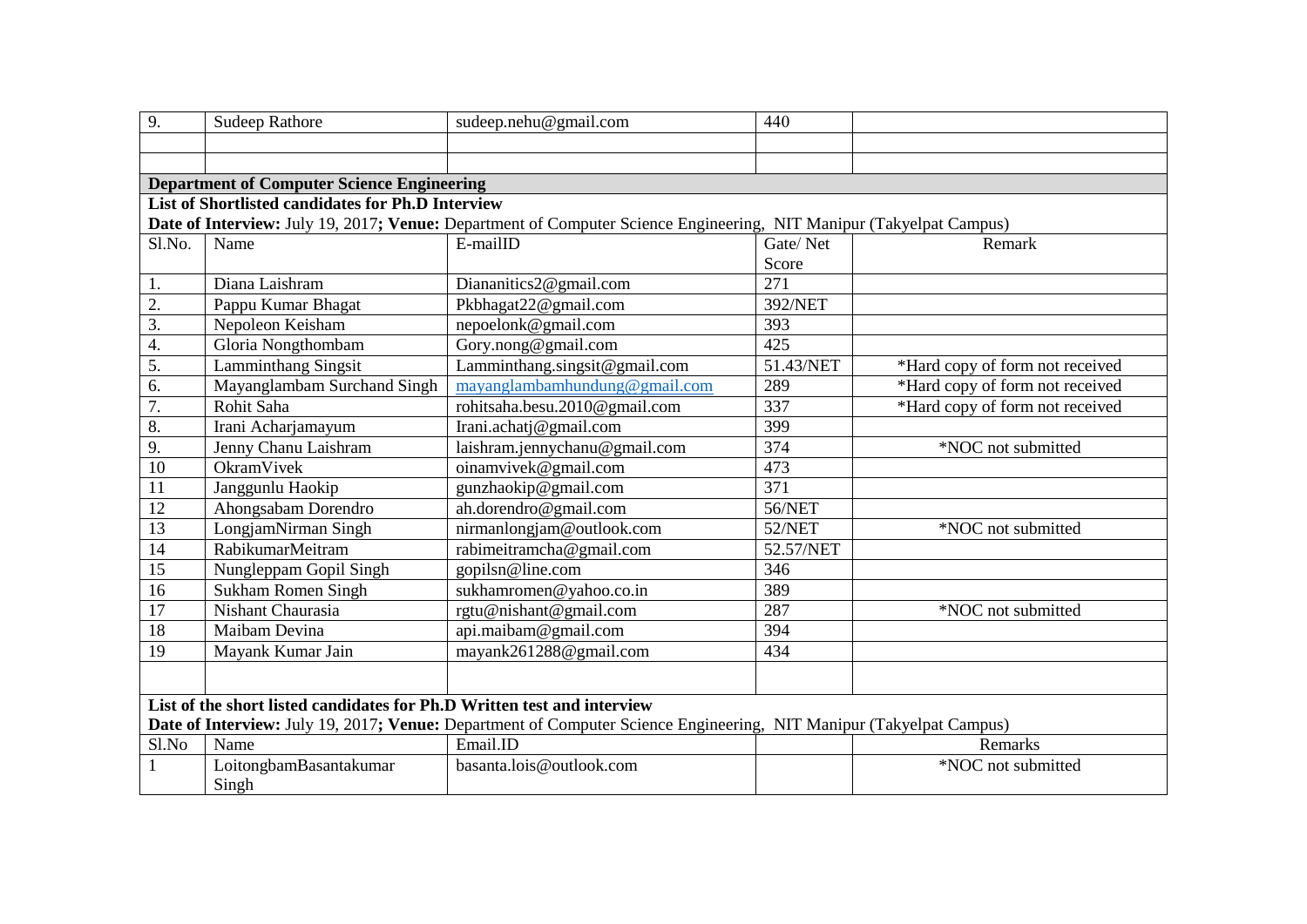| $\overline{2}$  | HanjabamSaratchandrasharma                  | sarat.hanjabam@gmail.com                                                                                   |                |                                 |
|-----------------|---------------------------------------------|------------------------------------------------------------------------------------------------------------|----------------|---------------------------------|
| $\overline{3}$  | Harendra Singh                              | harendra.csit@gmail;.com                                                                                   |                |                                 |
| $\overline{4}$  | SanabamBineshwor Singh                      | bineshworsanabam@gmail.com                                                                                 |                |                                 |
| $\overline{5}$  | Kshetrimayum Merina                         | merylkshetri@gmail.com                                                                                     |                |                                 |
| $\overline{6}$  | Wangkheirakpam Reema                        | reemawng21@gmail.com                                                                                       |                |                                 |
| $\overline{7}$  | ChiranjivChingangbam                        | chiranjiv.ching@gmail.com                                                                                  |                | *Hard copy of form not received |
|                 |                                             |                                                                                                            |                |                                 |
|                 |                                             |                                                                                                            |                |                                 |
|                 | <b>Department of Mechanical Engineering</b> |                                                                                                            |                |                                 |
|                 |                                             |                                                                                                            |                |                                 |
|                 |                                             | About Date/Time/Venue of the written Tests or interview can be enquired from HOD of Mechanical Engineering |                |                                 |
| SI.NO           | Name                                        | Email.ID                                                                                                   | <b>GATE/NE</b> | Remarks                         |
|                 |                                             |                                                                                                            | T Score        |                                 |
| $\mathbf{1}$    | Md. Abu Bakkar Siddique                     |                                                                                                            |                |                                 |
| $\overline{2}$  | Md. Atikur Rahman                           |                                                                                                            |                |                                 |
| $\overline{3}$  | Surendra Singh Yadav                        |                                                                                                            |                |                                 |
| $\overline{4}$  | Chunkyraj Khangembam                        |                                                                                                            |                |                                 |
| $\overline{5}$  | Maria Eugin Edwin F                         |                                                                                                            |                |                                 |
| $\overline{6}$  | Malothu Devendar                            |                                                                                                            |                |                                 |
| $\overline{7}$  | Vijay Kumar                                 |                                                                                                            |                |                                 |
| $8\,$           | <b>Akash D Bansal</b>                       |                                                                                                            |                |                                 |
| 9               | Rinku Chandra                               |                                                                                                            |                |                                 |
| $\overline{10}$ | Geddam Veera Subhash                        |                                                                                                            |                |                                 |
|                 |                                             |                                                                                                            |                |                                 |
|                 |                                             |                                                                                                            |                |                                 |
|                 |                                             |                                                                                                            |                |                                 |
|                 |                                             |                                                                                                            |                |                                 |
|                 |                                             |                                                                                                            |                |                                 |
|                 |                                             |                                                                                                            |                |                                 |
|                 |                                             |                                                                                                            |                |                                 |
|                 |                                             |                                                                                                            |                |                                 |
|                 |                                             |                                                                                                            |                |                                 |
|                 |                                             |                                                                                                            |                |                                 |
|                 |                                             |                                                                                                            |                |                                 |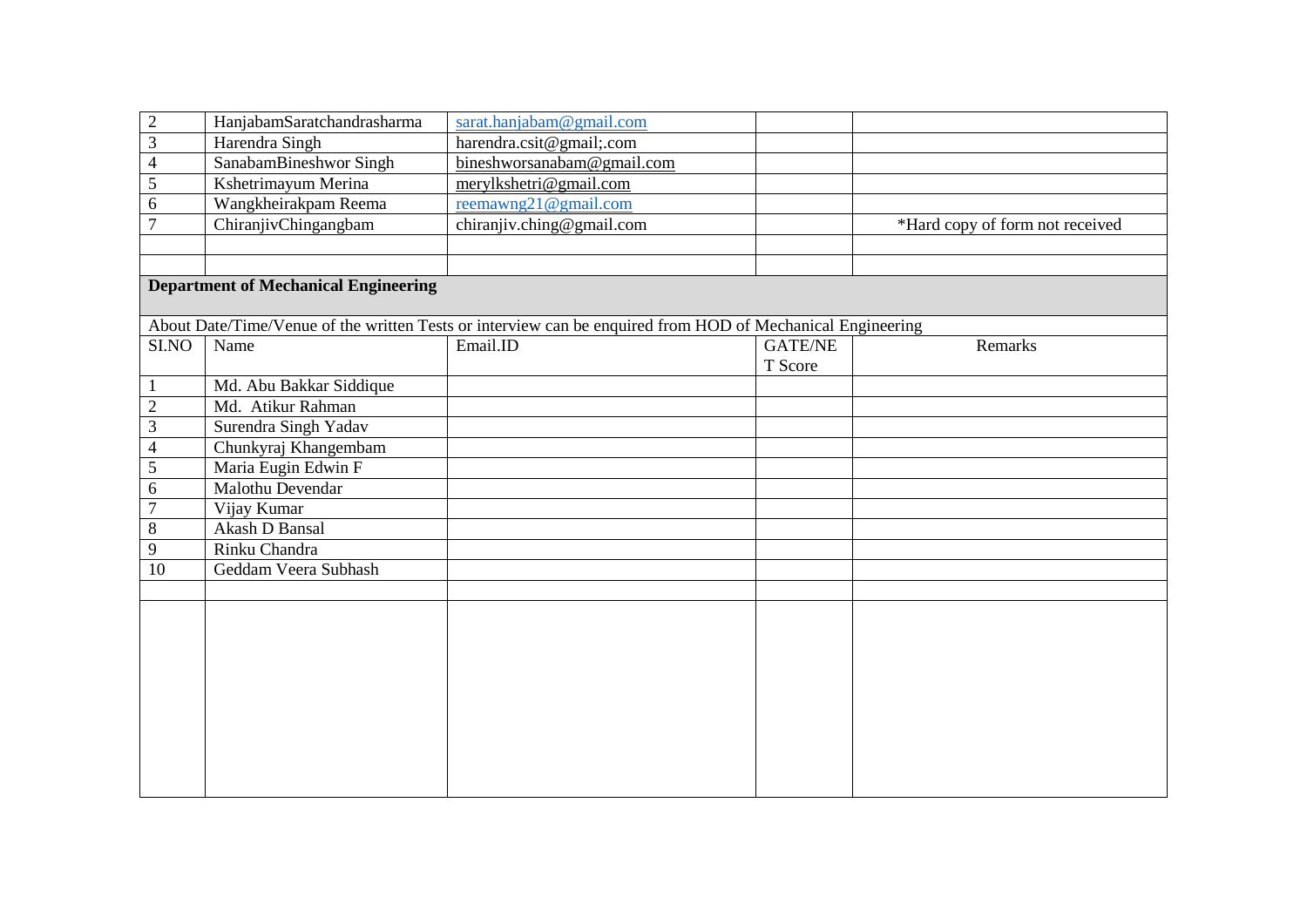| <b>Department of Civil Engineering</b> |                                                                |                                                                                    |                |                                                        |  |  |
|----------------------------------------|----------------------------------------------------------------|------------------------------------------------------------------------------------|----------------|--------------------------------------------------------|--|--|
|                                        | The details of the examination are as follows:                 |                                                                                    |                |                                                        |  |  |
| (i)                                    | Schedule                                                       |                                                                                    |                |                                                        |  |  |
|                                        | Date                                                           | 21/06/2017                                                                         |                |                                                        |  |  |
|                                        | Reporting                                                      | 9.30.a.m.                                                                          |                |                                                        |  |  |
|                                        | Written test                                                   | $10:30$ a.m                                                                        |                |                                                        |  |  |
|                                        | Results for written test                                       | 02:00 p.m<br>$\mathcal{L}^{\mathcal{L}}$                                           |                |                                                        |  |  |
|                                        | Viva [for (i) GATE/NET $\&$ : 02:30 p.m.                       |                                                                                    |                |                                                        |  |  |
|                                        | written<br>qualified<br>(ii)                                   |                                                                                    |                |                                                        |  |  |
|                                        | candidates]                                                    |                                                                                    |                |                                                        |  |  |
| (ii)                                   |                                                                | Venue: GIS Lab, Civil Engineering Department, NIT Manipur (Langol Campus)          |                |                                                        |  |  |
| (iii)                                  |                                                                | Question Pattern: Total Marks: 50 (Subjective Question: 20 Marks & MCQ: 30 Marks). |                |                                                        |  |  |
| (iv)                                   |                                                                |                                                                                    |                |                                                        |  |  |
|                                        | Pattern of question paper:                                     |                                                                                    |                |                                                        |  |  |
|                                        | • Section-A: Environmental Engineering                         |                                                                                    |                |                                                        |  |  |
|                                        | • Section-B: Engineering Surveying/Geo-informatics             |                                                                                    |                |                                                        |  |  |
|                                        | • Section-C: Water Resources Engineering/Engineering Hydrology |                                                                                    |                |                                                        |  |  |
|                                        |                                                                |                                                                                    |                |                                                        |  |  |
|                                        | You are advice to reach the examination well in time.          |                                                                                    |                |                                                        |  |  |
| SI.NO                                  | Name                                                           | Email.ID                                                                           | <b>GATE/NE</b> | Remarks                                                |  |  |
|                                        |                                                                |                                                                                    | T Score        |                                                        |  |  |
| $\mathbf{1}$                           | Ritu Rai                                                       |                                                                                    |                |                                                        |  |  |
| $\overline{2}$                         | Bilashini Chanu                                                |                                                                                    |                | 1. Relevant field with the applied subject             |  |  |
|                                        |                                                                |                                                                                    |                | 2. Bank transaction ID                                 |  |  |
| $\mathfrak{Z}$                         | Biswajit Mayak                                                 |                                                                                    |                | 1. $12th$ mark sheet                                   |  |  |
| $\overline{4}$                         | Sangeeta Soibam                                                |                                                                                    |                | 1. Relevant field with the applied subject             |  |  |
|                                        |                                                                |                                                                                    |                | 2. Bank transaction ID                                 |  |  |
|                                        |                                                                |                                                                                    |                | 3. NOC at the time of admission                        |  |  |
| 5                                      | Meihollung Palmei                                              |                                                                                    |                | 1. GATE score card copy<br>2. NOC at time of admission |  |  |
| 6                                      | N. Momo Singh                                                  |                                                                                    |                |                                                        |  |  |
|                                        |                                                                |                                                                                    |                |                                                        |  |  |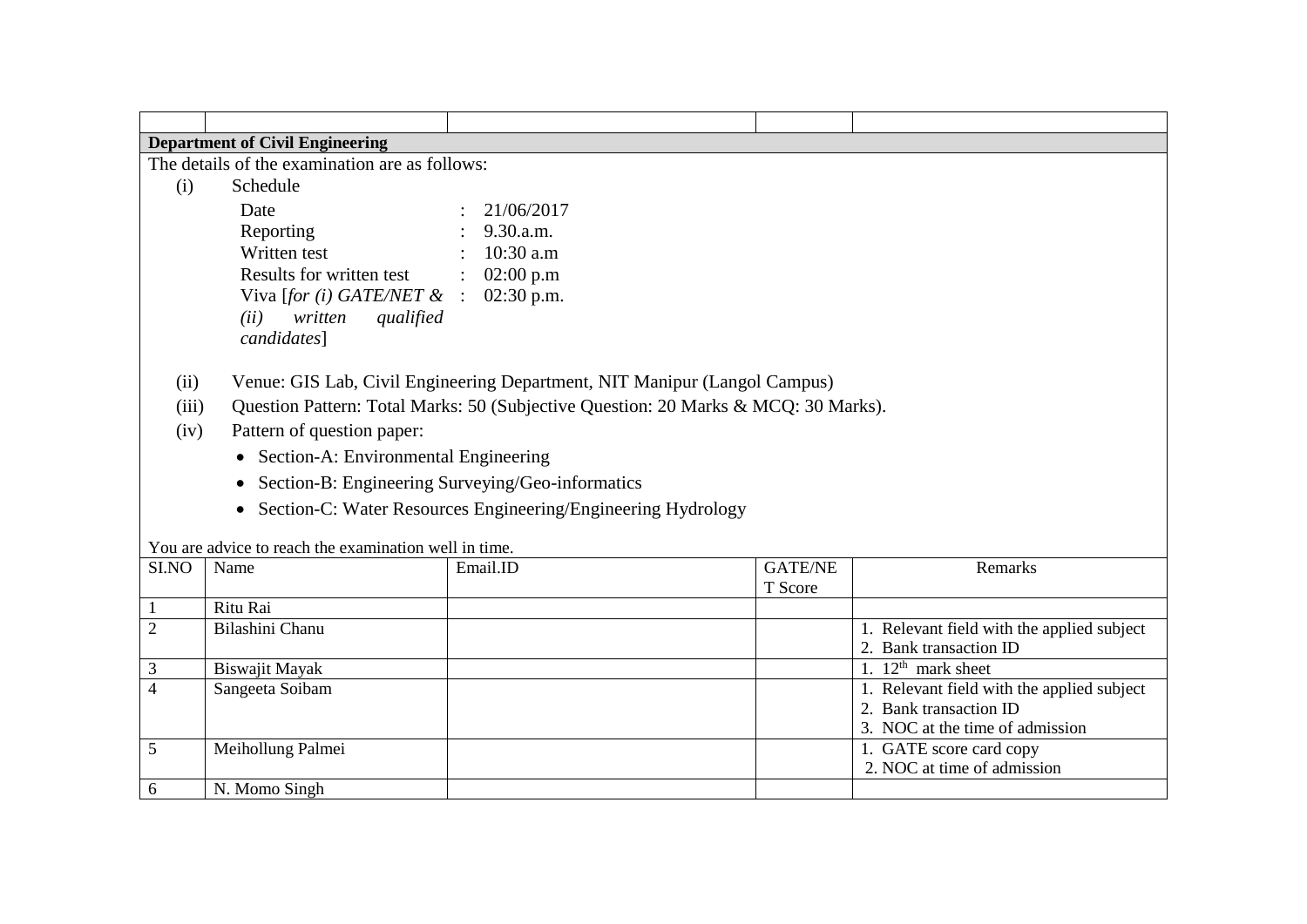| $\overline{7}$           | Ainal Haque Gazi           |                                                                                                                         |                      |                           |                                            |
|--------------------------|----------------------------|-------------------------------------------------------------------------------------------------------------------------|----------------------|---------------------------|--------------------------------------------|
| $\overline{8}$           | Reenarani Wairokpam        |                                                                                                                         |                      |                           |                                            |
| 9                        | N. Hitlar Singh            |                                                                                                                         |                      |                           |                                            |
| 10                       | H. Anand                   |                                                                                                                         |                      |                           | 1. Bank transaction ID                     |
| 11                       | Rajat Debnath              |                                                                                                                         |                      |                           | 1. GATE score card copy                    |
|                          |                            |                                                                                                                         |                      |                           | 2. B-tech, M-tech mark sheet               |
| 12                       | Laishram Sherjit Singh     |                                                                                                                         |                      |                           | 1. Relevant field with the applied subject |
| $\overline{13}$          | Arpan Herbert              |                                                                                                                         |                      |                           | 1. Class-12 Mark sheet                     |
| 14                       | Dinesh Kumar               |                                                                                                                         |                      |                           |                                            |
| 15                       | Laiphrakpam Dinesh         |                                                                                                                         |                      |                           |                                            |
|                          |                            |                                                                                                                         |                      |                           |                                            |
|                          | Department of Chemistry    |                                                                                                                         |                      |                           |                                            |
|                          |                            |                                                                                                                         |                      |                           |                                            |
|                          |                            | About Date/Time/Venue of the written Tests or interview can be enquired from HOD of Chemistry (davidthiyam@yahoo.co.in) |                      |                           |                                            |
|                          |                            |                                                                                                                         |                      |                           |                                            |
| SI <sub>NO</sub>         | <b>NAME</b>                | Email.ID                                                                                                                | <b>GATE/NE</b>       |                           | <b>REMARKS</b>                             |
|                          |                            |                                                                                                                         | <b>T SCORE</b>       |                           |                                            |
| $\mathbf{1}$             | Sourav Mukherjee           |                                                                                                                         | <b>YES</b>           |                           | Eligible for interview                     |
| $\overline{c}$           | Naorem Manglembi Devi      |                                                                                                                         | <b>YES</b>           |                           | Eligible for interview                     |
| $\overline{3}$           | Shaikhom Nabachandra Singh |                                                                                                                         | NO                   | Eligible for written test |                                            |
| $\overline{\mathcal{L}}$ | Leisangthem John Singh     |                                                                                                                         | N <sub>O</sub>       |                           | Eligible for written test                  |
|                          |                            |                                                                                                                         |                      |                           |                                            |
|                          | Department of Physics      |                                                                                                                         |                      |                           |                                            |
|                          |                            | Date of written test: 15/06/2017, Date of Interview: 16/06/2017, Time: 11:00 am, Venue: Physics department.             |                      |                           |                                            |
| Sl <sub>No.</sub>        | <b>NAME</b>                | Email.ID                                                                                                                | <b>GATE/NET</b>      |                           | <b>REMARKS</b>                             |
|                          |                            |                                                                                                                         | <b>SCORE/INSPIRE</b> |                           |                                            |
|                          |                            |                                                                                                                         | <b>FELLOW</b>        |                           |                                            |
| $\mathbf{1}$             | Ningthoukhongjam Kritimala |                                                                                                                         | Yes (NET)            |                           | Eligible for interview                     |
|                          | Devi                       |                                                                                                                         |                      |                           |                                            |
| $\overline{2}$           | Ningthoujam Joseph Singh   |                                                                                                                         | Yes (INSPIRE)        |                           | Eligible for written test                  |